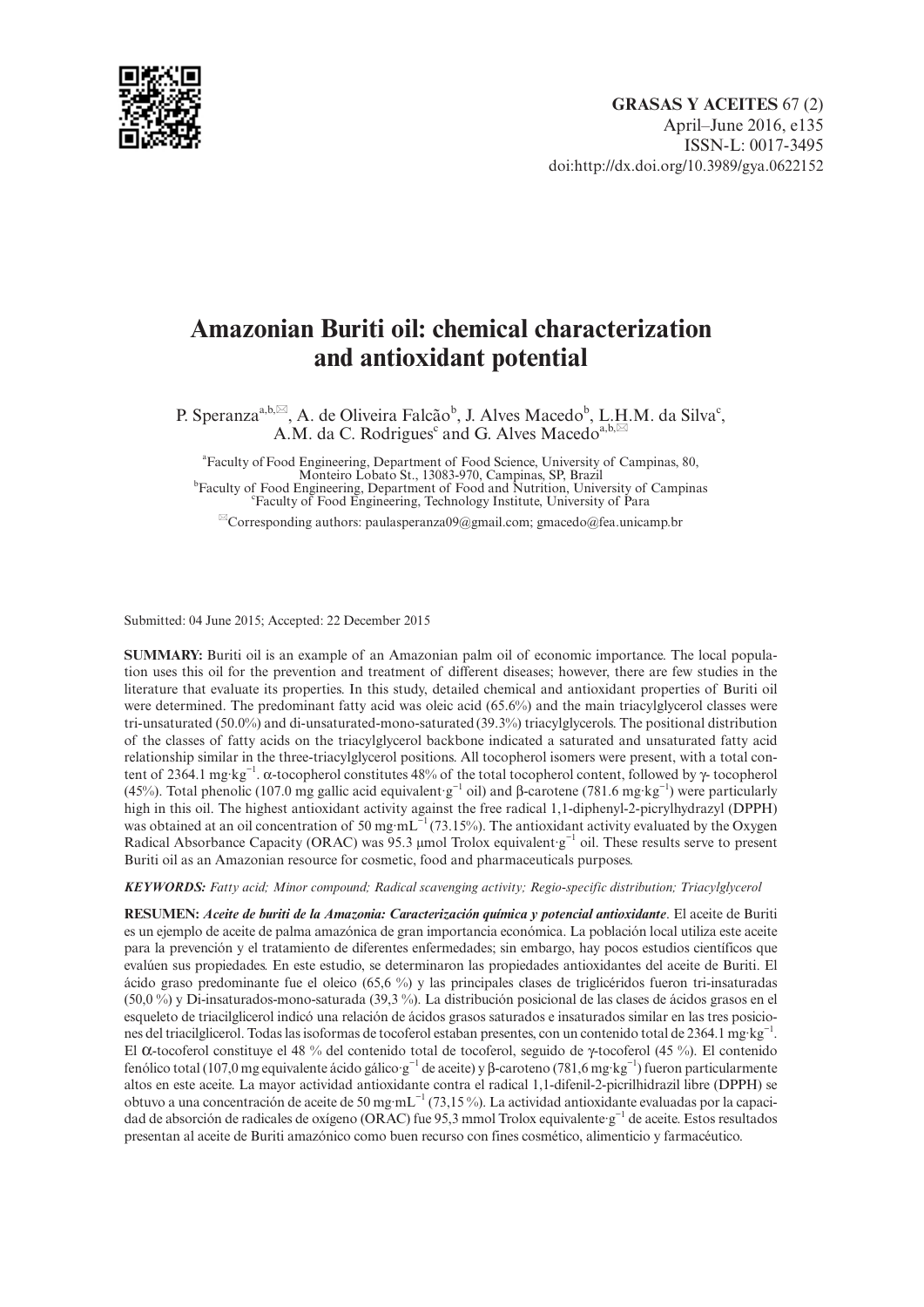2 • P. Speranza, A. de Oliveira Falcão, J. Alves Macedo, L.H.M. da Silva, A.M. da C. Rodrigues and G. Alves Macedo

*PALABRAS CLAVE***:** *Ácido graso; Actividad de captación de radicales; Componentes menores; Distribución regioespecífica; Triglicéridos*

**Citation/Cómo citar este artículo:** Speranza P, de Oliveira Falcão A, Alves Macedo J, da Silva LHM, da C. Rodrigues AM, Alves Macedo G. 2016. Amazonian Buriti oil: chemical characterization and antioxidant potential. *Grasas Aceites* **67** (2): e135. doi: http://dx.doi.org/10.3989/gya.0622152.

**Copyright:** © 2016 CSIC. This is an open-access article distributed under the terms of the Creative Commons Attribution-Non Commercial (by-nc) Spain 3.0 Licence.

# **1. INTRODUCTION**

Non-conventional vegetable oils have gained a pronounced importance because their constituents have unique chemical properties. Some of these vegetable oils may augment the supply of nutritional and functional products; others have importance in cosmetic and pharmaceutical applications (Ramandan *et al*., 2009).

In Brazil, and specifically in its Amazonian area, a great variety of non-conventional plant oils, with many physicochemical and biological properties can be found (Bataglion *et al*., 2014; Pesce *et al*., 2009). A variety of seed oils, from different species, is commercialized in local markets with a variety of alleged proprieties (Saraiva *et al*., 2009). Buriti (*Mauritia flexuosa* Mart) mesocarp oil is an example of an Amazonian palm oil of economic importance. This oil is used by the local population as healing, sunscreen, for the treatment of burns, for the prevention of skin aging, and acts as anti-inflammatory and antibiotic (Hernández *et al*., 2009; Silva *et al*., 2009; Rodrigues *et al*., 2010). The Buriti oil has some features similar to palm oil such as its reddish-yellow color and its flavor (Pesce *et al*., 2009).

However, while this oil presents a great potential for application either alone or in combination with other oils, most studies only present data on the fatty acid composition, oxidative stability and minor components such as carotenes and tocols (Pardauil *et al*., 2011; Silva *et al*., 2011; Silva *et al*., 2009; Albuquerque *et al*., 2005; Santos *et al*., 2013a). The specialized literature does not present a more detailed assessment of its physical and chemical characteristics, and parameters such as regiospecific distribution are not reported.

In addition, biological studies with Buriti oil are scarce, basically relating to assessments of sunscreen and cytotoxic potential studies (Zanatta *et al*., 2010; Zanatta *et al*., 2008). Studies on the antioxidant activity with this oil are also scarce, with results restricted to a single radical (Ferreira *et al*., 2011; Bataglion *et al*., 2015). Furthermore, these studies generally evaluate the antioxidant activity of the oil after fractionation by difference in polarity and not the intact oil, which may adversely affect the results obtained (Espín *et al*., 2000). Research on antioxidant activity has shown that products with antioxidant features are related to reducing risk of many diseases in which

oxidative stress may play a role, especially chronic illnesses such as cancer, cardiovascular, inflammatory and neuro-degenerative diseases (Pandey and Rizvi, 2009).

Therefore, the objective of this investigation is to obtain an information profile about the chemical nature and antioxidant potential against radicals 1,1-diphenyl-2-picrylhydrazyl (DPPH) and the Oxygen Radical Absorbance Capacity (ORAC) of Buriti mesocarp oil. The results are important to verify the cosmetic and nutraceutical potential of the Buriti oil. No previous studies in the literature have analyzed Buriti oil to this extent.

## **2. MATERIALS AND METHODS**

Crude Buriti oil was bought in a local market in the city of Belém, State of Pará, in the Brazilian Amazon. All other reagents and solvents were of analytical grade.

## **2.1. Fatty acid composition**

Fatty acid methyl esters were prepared according to the Hartman and Lago's method (Hartman and Lago, 1973). The fatty acid composition was determined as previously reported (Basso *et al*., 2012).

## **2.2. Regio-specific distribution**

Proton-decoupled <sup>13</sup>C NMR (Nuclear Magnetic Resonance) was used to analyze the positional distribution of the classes of fatty acids on the triacylglycerol (TAG) backbone. The determination of 13C was performed at a frequency of 75.8 MHz, with a 5 mm multinuclear probe operating at 30 °C (Vlahov, 1998).

## **2.3. Triacylglycerol composition**

The fatty acid composition was used to predict the groups of TAGs in the non-interesterified blend with PrÓleos software (Antoniosi Filho *et al*., 1995). The composition of TAGs present in interesterified lipids was analyzed according to the 1,3-random, 2-random theory (non-random redistribution), and 1,2,3-random theory (random redistribution), based on the analysis of the regio-specific distribution described in item 3.4 (D'Agostini and Gioielli, 2002; Guedes *et al*., 2014).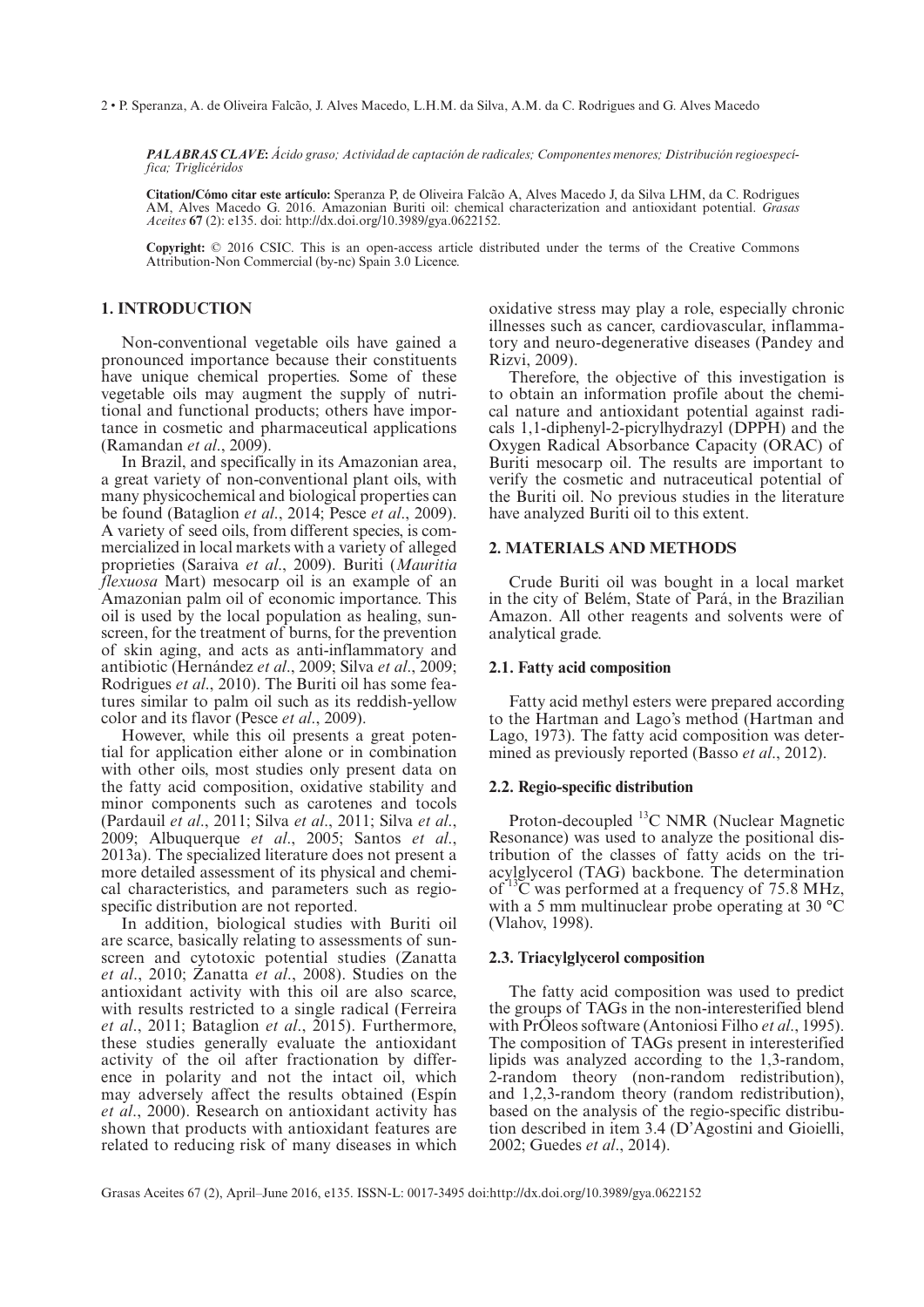## **2.4. Minor compounds**

## *Tocopherols*

The  $\alpha$ ,  $\beta$ ,  $\gamma$ , and  $\delta$ - tocopherol contents were determined by High Performance Liquid Chromatography (HPLC), according to the Ce8–89 AOCS method (AOCS, 2009). Peaks were identified by comparison of their retention times with authentic standards of tocopherols and where quantified based on the peak areas relative to standard calibration plots by the external standard method.

#### *Total carotenoid*

The β-carotene content was obtained using the method described by Davies (1973). The oil was diluted in hexane at a concentration of 0.004 g.mL−1 and read at 446 nm using a computerized Shimadzu Spectrophotometer (Kyoto, Japan).

## *Total polyphenols*

Phenolic compounds were extracted with watermethanol 60:40 (v  $v^{-1}$ ). Folin-Ciocalteu reagent (Sigma Chemicals) was added to suitable aliquots of the methanolic extracts. After 3 minutes, a sodium carbonate solution (35%, w  $v^{-1}$ ) was added to the reaction mixture, which was finally mixed and diluted with water to a final volume of  $1000 \mu L$ . The absorbance of the solution was measured after 2 h, against a blank sample produced with distilled water, on a Shimadzu Spectrophotometer (Kyoto, Japan) at a wavelength of 725 nm. Results are given as  $\mu$ g mL<sup> $-1$ </sup> of gallic acid (Hrncirik and Fritsche, 2004).

## **2.5. Antioxidant assays**

#### *DPPH*

The DPPH procedure was done according to Vorarat et al. (2010). The oil is dissolved in ethyl acetate at concentrations of 5, 10, 50 and 100 mg·mL−1. The reaction mixtures were mixed on 96-well plates (BMG Labtech 96) and the reaction was carried out on a NovoStar Microplate reader (BMG LABTECH, Germany) with absorbance filters for an excitation wavelength of 520 nm after 16 minutes. Results are presented as a function of absorbance (Free radical scavenging activity).

# *ORAC*

The ORAC procedure was carried out according to the method of Prior et al. (2003) with some modification. The assay was carried out on a NovoStar Microplate reader with fluorescence filters for an excitation wavelength of 485 nm and an emission

wavelength of 520 nm at 37 °C. The oil (40 mg) was diluted to a final volume of 1 mL of a mixture of dimethyl sulfoxide (DMSO): Triton X-20 (9:1) and stirred for 90 seconds on the ultra turrax (IKA-ULTRA-TURRAX®) for 5 min at 4000 rpm. For the analysis, 40 μL of this solution was added to the 96 well dark microplate. 400 μL of fluoresce in solution (70 nM) were added by injectors in the microplate reader, followed by 150 μL of AAPH  $(17.2 \text{ mg} \cdot \text{mL}^{-1}, 9.4 \text{ µmol/well}).$  Results are expressed in terms of trolox equivalents (TE).

## **2.6. Statistical Analysis**

Results were presented as the mean±standard deviation from three replicates of each experiment. A p-value<0.05 was used to denote significant differences among mean values determined by the analysis of variance (ANOVA) with the assistance of Statistica 7.0 (StatSoft, Inc., Tulsa, OK) software.

#### **3. RESULTS AND DISCUSSION**

#### **3.1. Fatty acid compositions**

The results in Table 1 indicate that Buriti oil is very rich in oleic acid (65.6%). The fatty acid composition also indicates that this oil presents palmitic acid as the major saturated fatty acid (19.2%). Regarding polyunsaturated fatty acids, the concentration in this oil does not exceed 13.3%.

The previous studies which address the fatty acid composition of Buriti oil confirm that oleic acid is the major fatty acid, followed by palmitic acid. Santos *et al*. (2013b), using the same technique to determine the fatty acids employed in this study (GC-FID), obtained similar values for oleic (71.6) and palmitic (20.8) acids; however, the values obtained for the polyunsaturated

TABLE 1. Fatty acid composition of Buriti oil

| <b>Fatty acids</b>       | Buriti $(\%)$   |
|--------------------------|-----------------|
| Caprylic acid $(C8:0)$   |                 |
| Capric acid $(C10:0)$    |                 |
| Lauric acid $(C12:0)$    |                 |
| Myristic acid $(C14:0)$  | $0.5 \pm 0.00$  |
| Palmitic acid (C16:0)    | $19.2 \pm 0.03$ |
| Stearic acid (C18:0)     | $1.3 \pm 0.00$  |
| Oleic acid $(C18:1)$     | $65.6 \pm 0.0$  |
| Linoleic acid $(C18:2)$  | $4.9 \pm 0.05$  |
| Linolenic acid $(C18:3)$ | $8.2 \pm 0.01$  |
| <b>E</b> Saturated       | 21.0            |
| $\Sigma$ Monounsaturated | 65.6            |
| $\Sigma$ Polyunsaturated | 13.2            |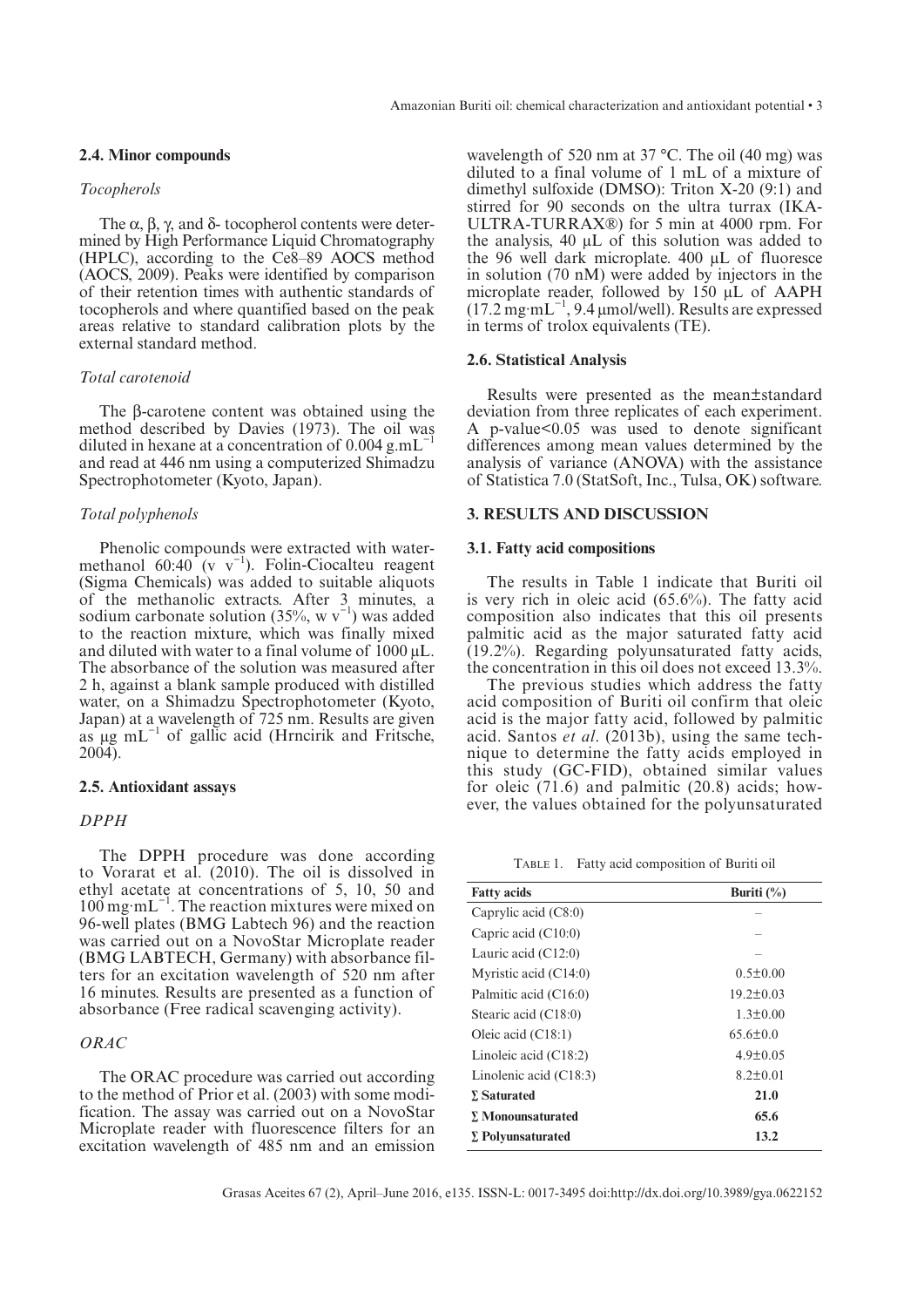4 • P. Speranza, A. de Oliveira Falcão, J. Alves Macedo, L.H.M. da Silva, A.M. da C. Rodrigues and G. Alves Macedo

linoleic and linolenic acids were lower, at 2.5% and 1.4%, respectively. The same difference was observed in the study of Pardauil *et al*. (2011). Amounts of polyunsaturated fatty acids similar to ours were obtained in the study of Silva *et al*. (2009). Their methods of determination based on mass spectrometry (MS) also confirm that oleic  $(71\%)$  and palmitic acids  $(20\%)$  are the major fatty acids in Buriti oil, and stearic acid, as well as in our study, was also detected (Bataglion *et al*., 2015). This small variation in results is predictable and may be influenced by many factors, such as season, extraction and refining processes (Aquino *et al*., 2012).

The fatty acid profile of Buriti oil reveals the lipid as a good source of monounsaturated fatty acids. A great interest has been placed in oils that contain these fatty acids. The high oleic and low linoleic fatty acid contents help make them more resistant to oxidation than most liquid oils (Santos *et al*., 2013a; Silva *et al*., 2009; O'Brien, 2009). Olive oil is a very flavor-stable oil because of the high oleic fatty acid content (70–80%) (O'Brien 2009; Criado *et al*., 2008). Moreover, interest in oleic acid as a healthpromoting nutrient has expanded in recent years (Capurso *et al*., 2014; Sales-Campos *et al*., 2013). Studies using animal cells have shown that oleic acid enhanced intra-cellular levels of lipid peroxidation, indicating that the acid can promote good adaptive response and increase the tolerance of the cells by increasing antioxidant capacity (Haeiwa *et al*., 2014). Thus, the Buriti oil can represent a new option of oil rich in oleic acid, and thus, an alternative to olive oil.

## **3.2. Regio-specific distribution**

The fatty acid distribution in TAG affects the physical properties, lipolytic and oxidative stability, and nutritional availability of lipids (Kolakowska and Sikorski, 2002). Buriti oil is characterized by a random distribution of oleic and saturated fatty acids in all glycerol positions. Polyunsaturated fatty acids are located almost exclusively in the sn-2 position (Figures 1 and 2).

The high proportion of oleic acid in all glycerol positions along with the predominance of polyunsaturated fatty acids in the sn-2 position make Buriti oil less susceptible to oxidation. In addition, the high concentration of saturated fatty acids in the sn-2 position of the Buriti oil provides a differentiated regio-specific distribution. In vegetable oils, unsaturated fatty acids tend to be located at the sn-2 position of the glycerol, while the saturated ones tend to be located at the sn-1 and sn-3 positions (Brockerhoff, 1971). In some applications, such as human milk fat substitute production, the aim is to enhance vegetable oils with unsaturated fatty acids at the sn-2 position, using lipases (Pina-Rodrigues



FIGURE 1. Regio-specific distribution of fatty acids at the **sn-1,3 positions** of Buriti oil.



FIGURE 2. Regio-specific distribution of fatty acids at the **sn-2 position** of Buriti oil.

and Akoh, 2010). Buriti oil, to present this distribution of fatty acids naturally can be used for producing such fats.

The information about the stereo-specific positional distribution of fatty acids in the Buriti oil can be used for the development of the structural lipids for food, pharmaceutical and medical purposes.

## **3.3. Triacylglycerol composition**

Triacylglycerol (TAG) composition is key to understanding the various physical properties of an oil or fat (Buchgraber *et al*., 2004). Given the high contents in oleic (65.6%) and palmitic (19.2%) acids, which are the two major fatty acids in Buriti oil, TAG species combining both acids (i.e. oleic oleic-oleic (OOO) and palmitic-oleic-oleic (POO)), were the major species in the oil analyzed. These two species account for over 50% of the TAGs presented in the oil (Table 2). Oleic-oleic-linolenic (OOLn) and palmitic-oleic-palmitic (POP) TAGs were also present in a significant percentage in Buriti oil (11.1 and 7.4, respectively). The results of this study are in agreement with other studies with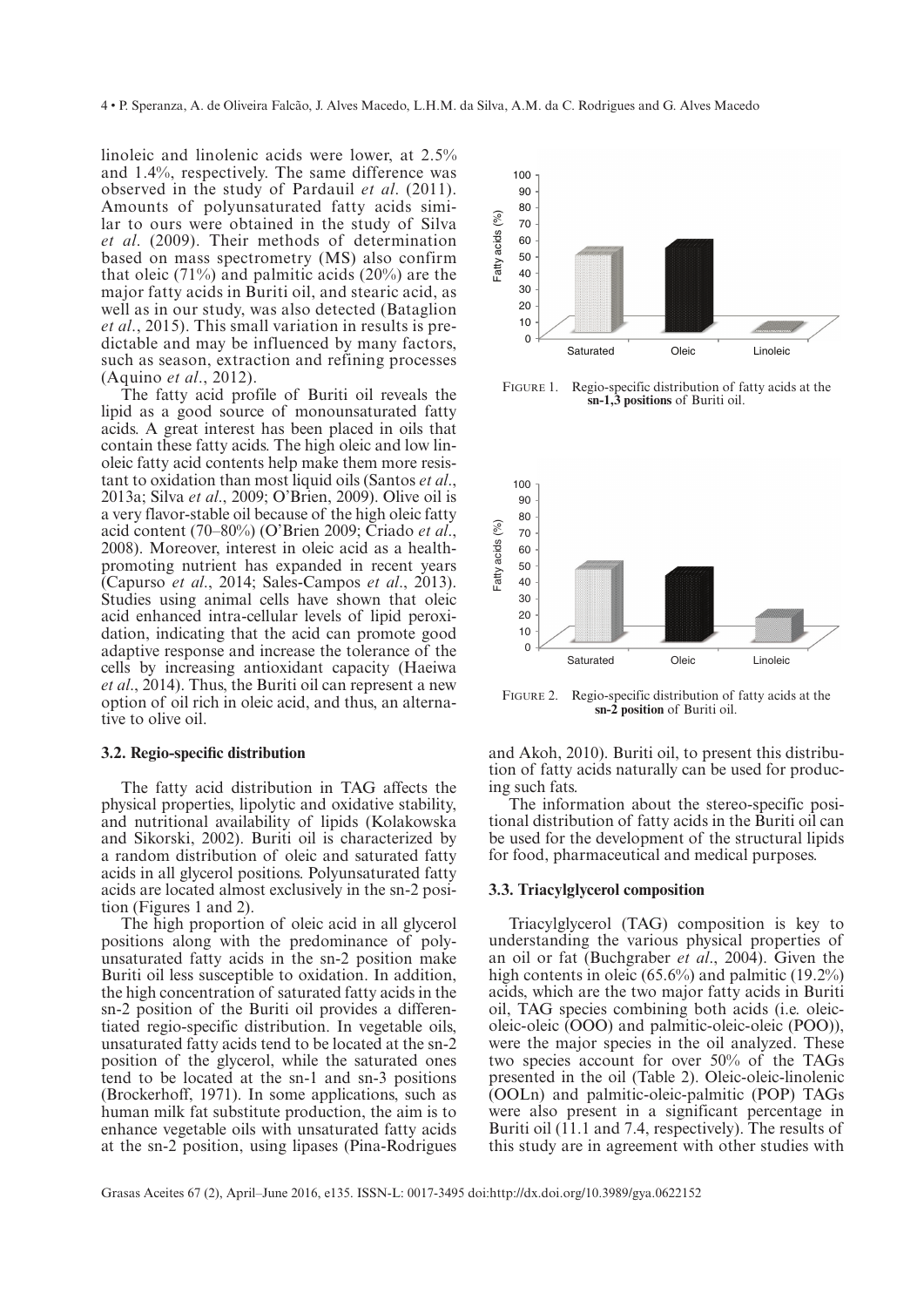| TABLE 2. Classes of TAG in Buriti oil |
|---------------------------------------|
|---------------------------------------|

| <b>TAG</b>       | $\frac{0}{0}$ |
|------------------|---------------|
| <b>PPO</b>       | 7.4           |
| M <sub>O</sub> O | 1.2           |
| PPLn             | 1.0           |
| POO              | 25.1          |
| POL              | 3.9           |
| POLn             | 6.4           |
| SOO              | 1.6           |
| 000              | 28.8          |
| OOL              | 6.9           |
| OOLn             | 11.1          |
| OLLn             | 1.6           |
| OLnLn            | 1.4           |
| Others           | 3.6           |
| Sum              | 100.0         |
| <b>Total SSS</b> | 0.9           |
| <b>Total SUS</b> | 9.8           |
| <b>Total SUU</b> | 39.3          |
| <b>Total UUU</b> | 50.0          |

L: linoleic acid; Ln: linolenic acid;

M: miristic acid; O: oleic acid;

P: palmitic acid; S: stearic acid.

Buriti oil. Santos *et al*. (2013b) and Saraiva *et al*. (2009) found OOO (39.8% n 35.6%, respectively) and POO (35.9% and 34.5%, respectively), as dominant species, although in the study of Saraiva *et al*. (2009) a higher concentration of palmitic-oleic-stearic was obtained (POS, 7.8%) and oleic-oleic-stearic (OOS, 10.7%) TAGs and in the study of Santos *et al*. (2009) were not detected oleic- oleic-linoleic (OOL) TAG specie. These small differences in the TAG species are related to the variation in the concentration of fatty acids (Table 1).

The tri-unsaturated TAGs  $(U_3)$ , prevalent in Buriti oil, with melting points from −14 to 1 °C, are important for the softness and lubricity of some products at room temperature, and offer the nutritional benefits of unsaturated fatty acids. The mono-saturated-di-unsaturated  $(SU<sub>2</sub>)$  TAGs, with melting points from 1 to 23 °C are important for the oral properties and mechanical-performance of some products at room temperature (O'Brien, 2009; Rodrigues and Gioielli 2003; Bessler and Orthoefer 1983).

The TAG composition of Buriti oil is similar to olive oil, which presents the TAG OOO (32.5%), followed by  $POO(21.82%)$ , as the main species of TAGs (Criado *et al.*, 2008). Both oils have TAG SU<sub>2</sub> between 50 and 60%, and TAG  $U_3$  between 38–40% (O'Brien, 2009).

The information about the stereo-specific positional distribution of fatty acids in camellia oil can be used for the development of structured lipids for food, pharmaceutical, and medical purposes.

## **3.4. Minor compounds**

#### *Tocopherols*

Tocopherols are natural antioxidants present in fats and oils. The antioxidant activity is due not only to the de-activation of free radicals produced by the decomposition of lipid hydroperoxides, but also to the inhibition of lipid hydroperoxide decomposition (Pokorny and Parkányiová, 2005; Makinen *et al*., 2001). In addition, previous studies have shown that tocopherols have substancial health benefits such as hypocholesteremic, hypolipidemic, anticancer, antiinflamatory and antioxidant properties and slow down the aging process (Ghaffari *et al*., 2011; Singh and Devaraj 2007; Hau *et al*., 2006).

The data obtained on the qualitative and quantitative composition of tocopherols in Buriti oil are summarized in Table 3. This oil is particularly rich in tocopherols (2364.1 mg·kg<sup>-1</sup>) and such high values are encountered in a very limited number of oils (Tuberoso *et al*., 2007). Vegetable oils normally contain tocopherol concentrations in the range of 200–1000 mg·kg−1 (Chen *et al*., 2011).

All tocopherols were present in Buriti oil, wherein α- and γ- constituted 93% of the total tocopherol content. The α-tocopherol shows the highest vitamin E activity and is the most effective antioxidant *in vivo* compared to other isomers (Ghazani and Marangini, 2013). γ-tocopherol has a complementary effect to the  $\alpha$ -tocopherol in relation to human health (Wagner *et al*., 2004). These results are similar to those found by Santos *et al*. (2013a) and Rodrigues *et al*. (2010) where Buriti oil presents α-tocopherol as the most important homologue.

## *Total carotenoid*

The search for natural sources of β-carotene is of great interest, since only 2% of all commercial β-carotene is naturally produced worldwide (Dufossé *et al*., 2005; Ribeiro *et al*., 2011). Carotenoids attracted attention because a number of epidemiological studies have revealed that an

TABLE 3. Minor compounds in Buriti oil

| <b>Compounds</b>                      | $mg \cdot kg^{-1}$ |
|---------------------------------------|--------------------|
| $\alpha$ -tocopherols                 | $1125.0 \pm 3.9$   |
| $\beta$ -tocopherols                  | $71.3 \pm 0.0$     |
| $\gamma$ -tocopherols                 | $1074.0 \pm 3.4$   |
| $\delta$ -tocopherols                 | $93.8 \pm 0.5$     |
| Total $\beta$ -carotene               | 781.6±67.3         |
| Total phenol (gallic acid equivalent) | $107.0 \pm 1.2$    |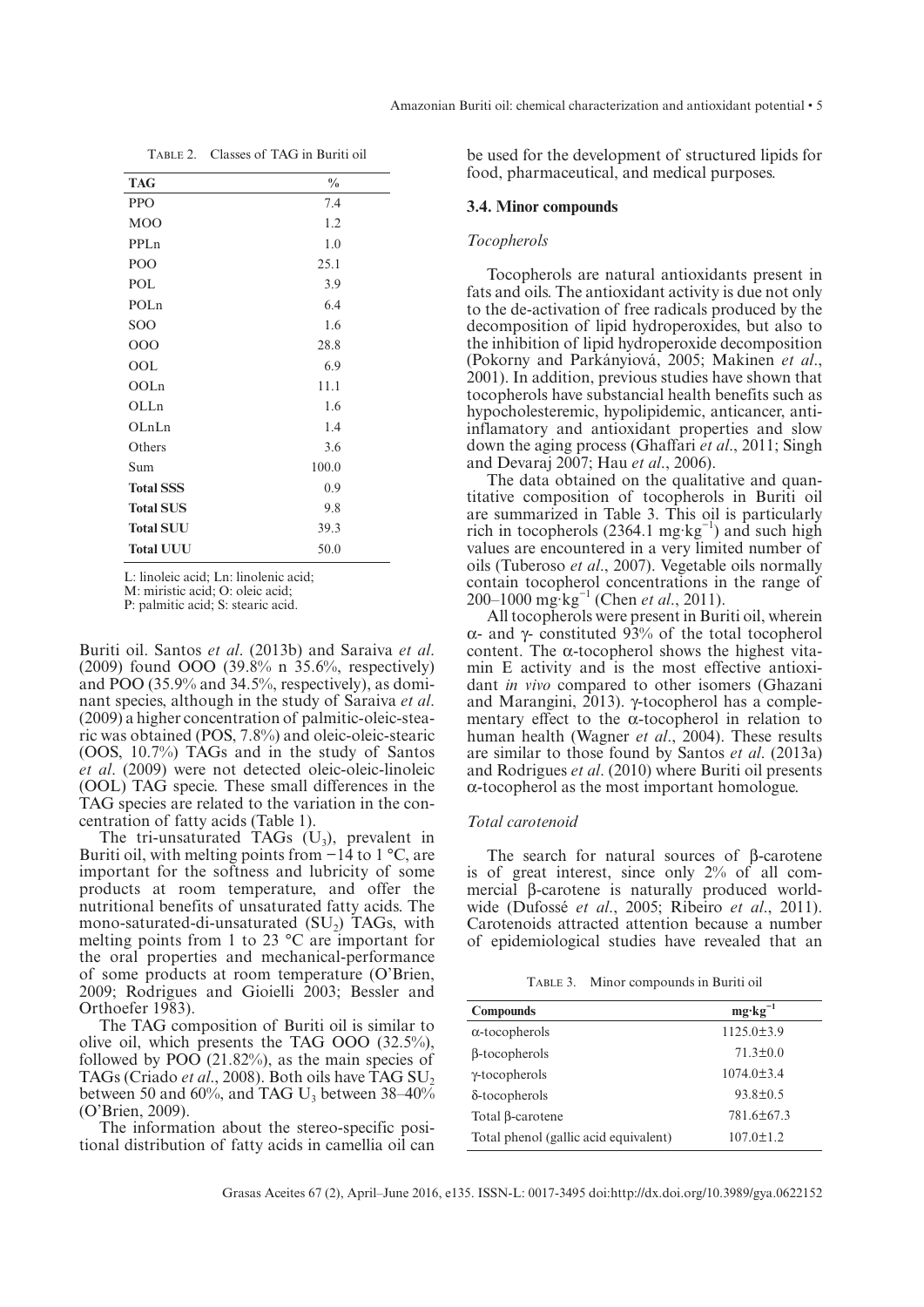increased consumption of a diet rich in carotenoids is correlated with a diminished risk for several degenerative disorders, including various types of cancer, cardiovascular or ophthalmological diseases (Stahl and Sies, 2003; Mayne, 1996). The preventive effects have been associated with their antioxidant activity, protecting cells and tissues from oxidative damage (Sies and Stahl, 1995). Carotenoids also influence cellular signaling and may trigger redox-sensitive regulatory pathways (Stahl *et al*., 2002). The bioactivity of these compounds depends on the foods matrix where they are present. β-carotene which is present in oils has a bioactivity six times higher than that found in vegetables (Benadé, 2013).

Data about the carotenoid composition in Buriti oil are presented in Table 3. The results indicate that this oil is one of the richest known sources of biological active β-carotene (781. 6 mg·kg<sup>-1</sup>), which imparts the characteristic orange-red color and also lends oxidative protection to the oil (Ribeiro *et al*., 2011; Benadé, 2013). In the literature, the total carotenoid content of Buriti oil fluctuates between 600  $mg \cdot kg^{-1}$  to 10,000  $mg \cdot kg^{-1}$ , probably depending on the varietal selection, the degree of ripeness, agronomical factors, and extraction procedure (Santos *et al*., 2015).

In a study that assess the antioxidant activity of carotenoids measured by ferric reducing antioxidant power (FRAP), ABTS bleaching assay (α-TEAC), DPPH assay and peroxyl radical scavenging assay compared to α-tocopherol, BHA and BHT, most of them showed carotenoid as the greatest antioxidant. The carotenoid tested displayed an antioxidant activity more than eight times as high as α-tocopherol (Muller *et al*., 2011). Due to the ability of the carotenoids to quench singlet oxygen, such as the superoxide radical, peroxide radical and hydroxyl radical, which can be generated by exposure to UV radiation, studies using Buriti oil in sunscreen formulations are promising (Zanatta *et al*., 2010). In another study, red palm oil, which is rich in carotenoids such as Buriti oil (between 500 and 700 mg·kg−1 total carotenoids), has been used to combat vitamin A deficiency in Africa (Benadé, 2013; Gunstone and Harwood, 2007).

## *Total polyphenol*

Phenolic compounds have significant biological potential, especially in preventing oxidative stress, inflammation and bacterial infection (Lesjak *et al*., 2014). In addition these effects on health, such phenolic compounds, due to their antiradical activity, can protect the tocopherols present in the oil and prevent the autoxidation of unsaturated fatty acids, increasing the shelf-life of the oil (Valavanidis *et al*., 2004).

The results in Table 3 show that the Buriti oil is a source of phenolic compounds (107.0 mg gallic

acid equivalents·kg−1). Although the concentration of this compound in this oil is not as high as olive oil (170–210 mg gallic acid equivalents·kg<sup> $\epsilon$ 1</sup>), it is superior to many other vegetable oils (Tuberoso *et al*., 2007). Non-traditional oils, such as black cumin oil, coriander seed oil and niger seed oil, sources of bioactive compounds with antioxidant potential, present phenolic compound concentrations of 24,  $11$  and  $5 \text{ mg} \cdot \text{kg}^{-1}$ , respectively, which are lower than the one found in Buriti oil, which reinforces the great nutritional and health potential of this oil (Ramadan *et al*., 2003).

#### **3.5 Antioxidant assay**

## *DPPH*

The assays which determine the antioxidant potency of oils can be categorized into two groups: tests for radical scavenging ability and tests that examine the ability to inhibit lipid oxidation. However, the model for scavenging stable free radicals is widely used to estimate the antioxidant properties in a relatively short time and with reliability (Reische *et al*., 2002; Ramadan and Moersel 2006).

Table 4 shows the antioxidant capacity of Buriti oil expressed as percentage of decrease in the absorbance (Free radical scavenging activity). As a result of a color change from purple to yellow the absorbance decreased when the DPPH radical was scavenged by an antioxidant through donation of hydrogen to form a stable DPPH-H molecule (Matthaus, 2002). Thus, a higher percentage of absorbance decrease indicates a greater free radical scavenger.

The oil was dissolved in ethyl acetate in different concentrations (5–100 mg·m $L^{-1}$ ) against the free radical DPPH. The results demonstrate that a dosedependent effect, in general, was noted; the higher the oil dose, the stronger the radical scavenging ability obtained. However, at the concentration of 50 mg·m $L^{-1}$  of oil, free radical scavenging activity begins to be stabilized; doubling the oil concentration increases the free radical scavenging by only 6%.

The choice of ethyl acetate as solvent was due to its ability to dissolve the oil without the need to fractionate it. A previous study suggests that the

TABLE 4. Antioxidant capacity of Buriti oil by DPPH assay.

| Oil concentration $(mg \cdot mL^{-1})$ | Free radical scavenging activity |
|----------------------------------------|----------------------------------|
|                                        | $36.53 \pm 1.35^a$               |
| 10                                     | 39.74 $\pm$ 1.58 <sup>ab</sup>   |
| 50                                     | $73.15 \pm 1.4^{\text{a}}$       |
| 100                                    | $78.07 + 2.13^{ab}$              |

a, ab - Means with the same letter in the column are not significantly different at the 5% significance level.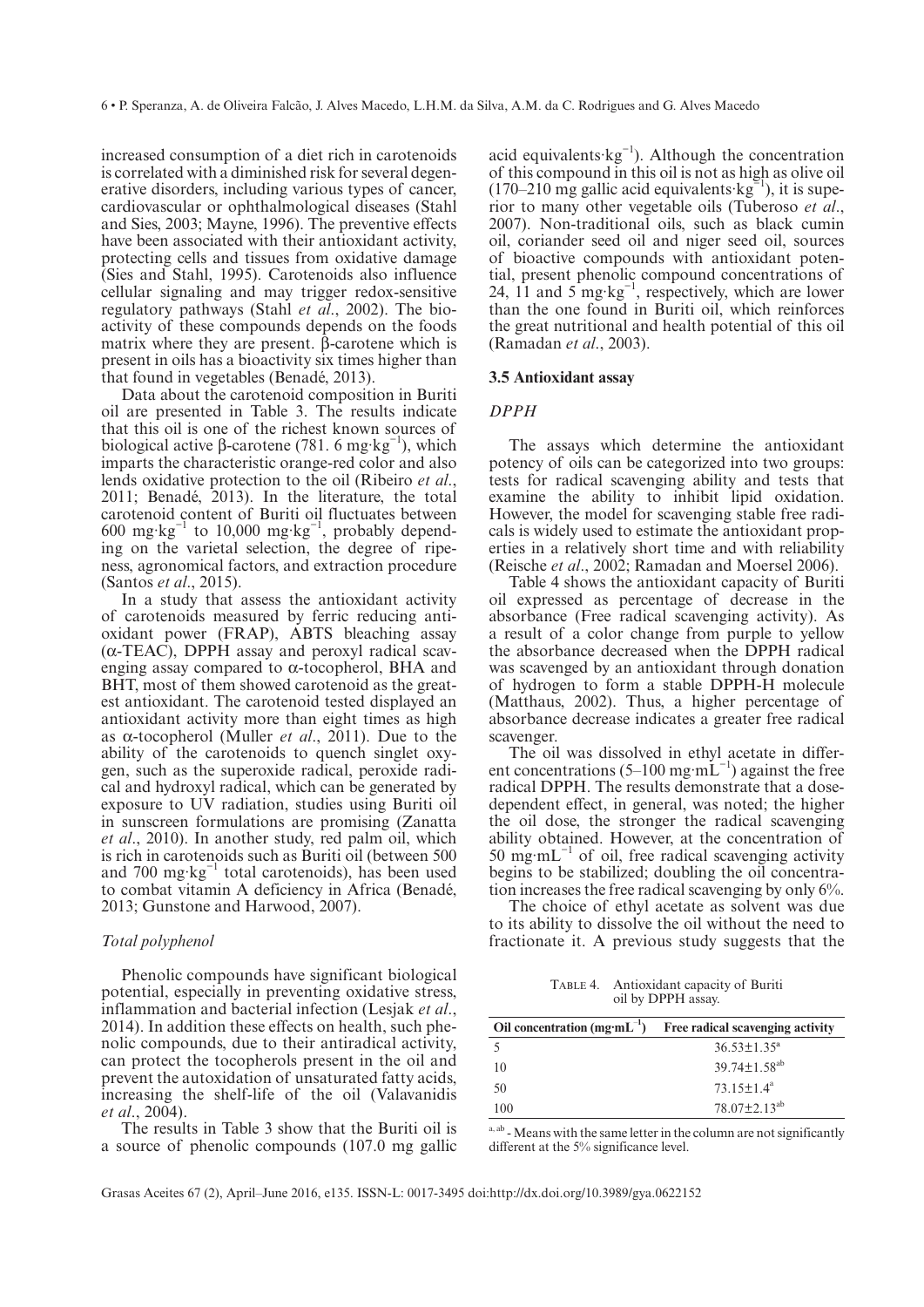assessment of antioxidant potential without the polar and non-polar fractions of the oil demonstrate a higher antioxidant potential. This could be due to the synergistic effect of the different antioxidants present in both the non-polar and polar fractions (Espín *et al*., 2000).

Comparison of the results obtained in this study with other studies is inaccurate, since experimental conditions differ. Different solvents may cause differences in the antioxidant pattern between the groups' assays, since it has been shown that the solvent may affect the hydrogen-donating ability of the antioxidant (Ramadan and Moersel, 2006). However, the results of this study, compared to other oils with antioxidant activity, suggest that the Buriti oil proved to be efficient in DPPH radical scavenging. In a study with olive oil, which has a fatty acid and TAG composition similar to Buriti oil, it is observed that olive oil reduced the free radical DPPH by 8.8% after 60 minutes of reaction (Ramadan and Moersel, 2006). In this same study, coriander seed oil was able to quench the free radical in 26.7% after 60 minutes of reaction. Coriander seed oil is rich in oleic acid (67%) and presents a carotenoid concentration of  $892 \text{ mg} \cdot \text{kg}^{-1}$ ; physicochemical characteristics which are similar to Buriti oil.

Some studies evaluate the results of DPPH in EC<sub>50</sub>, defined as the concentration in mg·mL<sup>-1</sup> required to scavenge 50% of the DPPH free radical. In a study with Buriti oil, using chloroform as a solvent, it was found that the oil's antioxidant capacity is similar to other oils from the Amazonian area, with  $EC_{50}$  7.7 mg·mL<sup>-1</sup> (Ferreira *et al.*, 2011). The results, although impossible to compare with those obtained in this study, confirm the antioxidant potential of Buriti oil against the DPPH radical.

## *ORAC*

The ORAC assay measures the oxidative degradation of the fluorescent molecule, namely fluorescein. In the presence of antioxidants, loss in fluorescence in the fluorescein is inhibited and this inhibition is directly related to antioxidant activity (Miraliakbari and Shahidi, 2008).

The ORAC value found for Buriti oil was 95.3  $μ$ mol TE·g<sup>-1</sup> oil, a value similar to other oils rich in minor compounds and known for positive health effects (Zullo and Ciafardini, 2008; Dhavamani *et al*., 2014). Although, as with the DPPH analysis, comparison of the results of this study with other studies it is inaccurate, and serves only as a reference. No other study assessing the antioxidant activity of Buriti oil without its fractionation was found, but a study that evaluated the ORAC value of the lipophilic and hydrophilic fractions of this oil indicated that the hydrophilic fraction (8.3 μmol  $TE·g^{-1}$  oil), due to synergistic effects of the pool of antioxidants, presents a value almost 5 times

higher than the lipophilic fraction (1.8 µmol  $TE·g^{-1}$ oil) (Bataglion *et al*., 2015). When comparing these results with those obtained in our study, the big difference in the total ORAC (95.3 and 10.1 μmol  $TE·g^{-1}$  oil, respectively) is, as mentioned above, due to the synergistic effect of the different antioxidants present in both non- polar and polar fractions, type of solvent used or even oil characteristics. When comparing the results with various integral olive oils from Italy, known for high antioxidant potential, the total ORAC value found was between 146–280 µmol  $TE·g^{-1}$  oil, relatively close to those obtained in our study (Zullo and Ciafardini, 2008). In another study that evaluated the antioxidant activity of various oils rich in minor compounds, rice bran oil presented an ORAC content of 130.0 μg TE·mg<sup> $-1$ </sup>, sesame oil 122 μg TE·mg<sup>-1</sup>, olive oil 111  $\mu$ g TE·mg<sup>-1</sup> and palm oil 79  $\mu$ g TE.mg<sup>-1</sup> (Dhavamani *et al*., 2014). These results indicate that Buriti oil, as well as with the DPPH assay, is a good antioxidant in the ORAC assay.

The antioxidant activity of bioactive compounds is related to the preservation of chain initiation by binding oxygen or catalytic metal ions to delay the oxidation, decomposition of peroxides, prevention of continued hydrogen abstraction and radical scavenging protecting against oxidative damage to DNA, proteins and lipids (Marineli *et al*., 2014; Halliwell, 1994). The use of Buriti oil in cosmetic formulations, food and pharmaceuticals could be interesting for health improvement. This result reinforces the importance to comprehensively evaluate the chemical composition and antioxidant properties of unexplored Amazonian oils.

## **5. CONCLUSIONS**

Amazonian vegetable oils have attracted attention because of their often-remarkable biological properties. Many oils are known to possess biological properties and have been used by the local population to treat many diseases. Enlarging the scientific data on the chemical, technological and biological properties of the Amazon Buriti oil can facilitate the development of industrial applications for this non-conventional oilseed.

## **ACKNOWLEDGMENTS**

The authors are grateful to Renato Grimaldi and Ana Paula Badan Ribeiro (DTA/LOG-Unicamp) for their support during the analyses. The authors are also grateful to Dr. Rodrigo Corrêa Basso (DEA-Unicamp) for his support during the fatty acid analyses. Financial supports were provided by The National Council for the Improvement of Higher Education (Capes) and by grant # 2012- 22774-5 and grant # 2012-22829-4, São Paulo Research Foundation (Fapesp).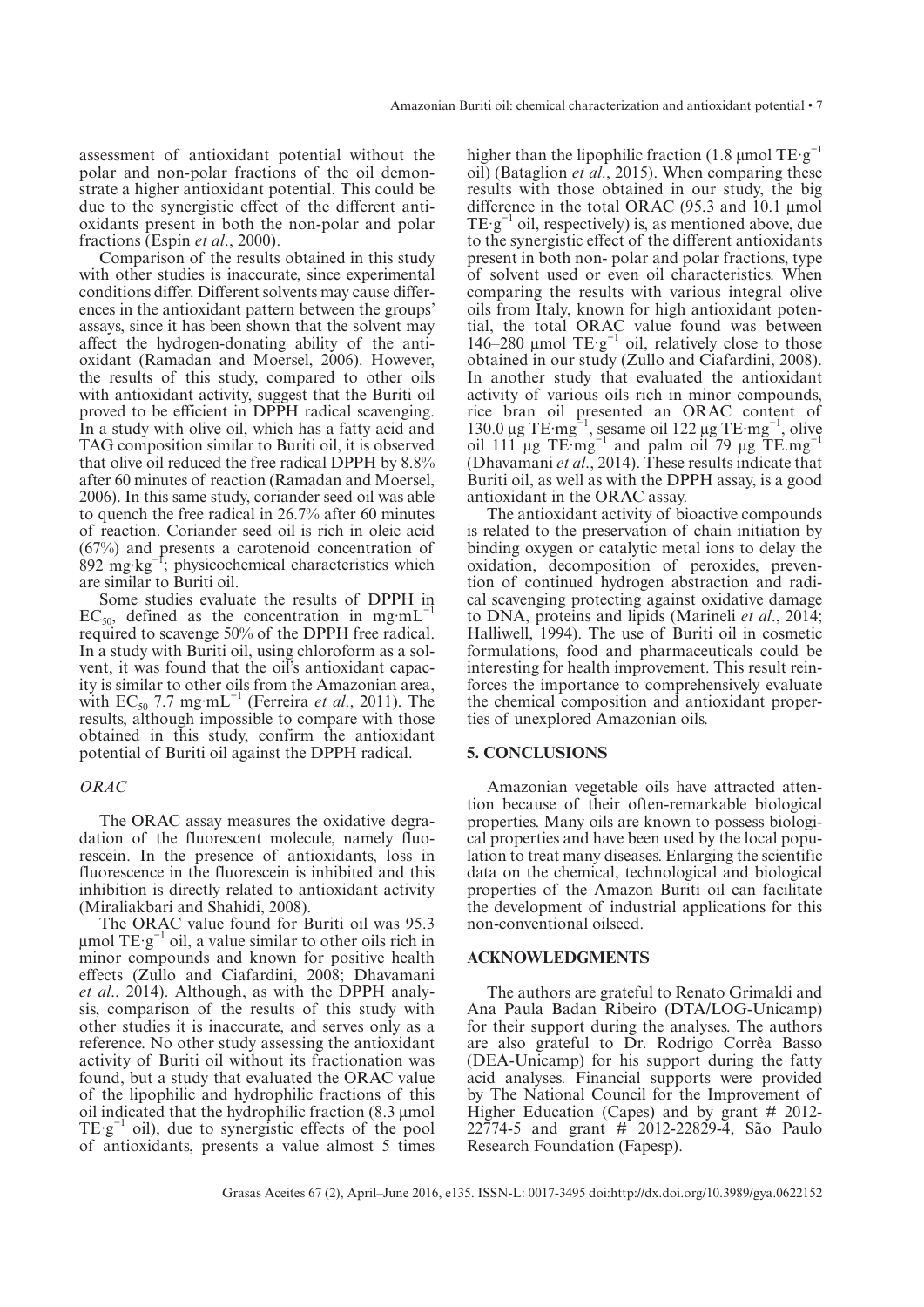8 • P. Speranza, A. de Oliveira Falcão, J. Alves Macedo, L.H.M. da Silva, A.M. da C. Rodrigues and G. Alves Macedo

## **REFERENCES**

- Albuquerque MLS, Guedes I, Alcantara Jr. P, Moreira SGC, Barbosa Neto NM, Correa DS, Zilio SC. 2005. Characterization of Buriti (*Mauritia flexuosa* L.) Oil by Absorption and Emission Spectroscopies. *J. Braz. Chem. Soc*. **16**, 1113–1117.
- Antoniosi Filho NR, Mendes OL, Lanças FM. 1995. Computer prediction of triacylglycerol composition of vegetable oils by HRGC. *Chromatographia* **40**, 557–562.
- AOCS. 2009. Official Methods and Recommended Practices of the American Oil Chemists' Society. American Oil Society (6th ed.). Champaign.
- Aquino JS, Pessoa DCNP, Araújo KLGV, Epaminondas PS, Schuler ARP, Souza AG. 2012. Stamford TLM. Refining of Buriti oil (*Mauritia flexuosa*) originated from the Brazilian cerrado: physocochemical, thermal-oxidative and nutritional implications. *J. Braz. Chem. Soc*. **23**, 212–219. <http://dx.doi.org/10.1590/S0103-50532012000200004>.
- Basso RC, Almeida AJ, Batista EAC. 2012. Liquid-liquid equilibrium of pseudoternary systems containing glycerol+ ethanol+ethylic biodiesel from crambe oil (*Crambe abyssinica*) at T/K = (298.2, 318.2, 338.2) and thermodynamic modeling. *Fluid Phase Equilibr*. **333**, 55–62. [http://dx.doi.](http://dx.doi.org/10.1016/j.fluid.2012.07.018) [org/10.1016/j.fluid.2012.07.018.](http://dx.doi.org/10.1016/j.fluid.2012.07.018)
- Bataglion GA, Silva FMA, Santos JM, Santos FN, Barcia MT, Lourenço CC, Salvador MJ, Godoy HT, Eberlin MN, Koolen HHF. 2014. Comprehensive characterization of lipids from Amazonian vegetable oils by mass spectrometry techniques. *Food Res. Int*. **64**, 472–481. [http://dx.doi.](http://dx.doi.org/10.1016/j.foodres.2014.07.011) [org/10.1016/j.foodres.2014.07.011](http://dx.doi.org/10.1016/j.foodres.2014.07.011).
- Bataglion GA, Silva FMA, Santos JM, Barcia MT, Godoy HT, Eberlin MN, Koolen HHF. 2015. Integrative approach using GC-MS and easy ambient sonic-spray ionization mass spectrometry (EASI-MS) for comprehensive lipid characterization of Buriti (*Mauritia flexuosa*) oil. *J. Braz. Chem. Soc*. **26**, 171–177. [http://dx.doi.](http://dx.doi.org/10.5935/0103-5053.20140234) [org/10.5935/0103-5053.20140234](http://dx.doi.org/10.5935/0103-5053.20140234).
- Benadé AJS. 2013. Red palm oil carotenoids: Potential role in disease prevention, in Watson RR and Preedy VR (Eds.) *Bioactive Food as Dietary Interventions for Cardiovacular Disease*. Ed. Elsevier, 345–353.
- Bessler TR, Orthoefer FT. 1983. Providing lubricity in food fat systems. *J. Am. Oil Chem. Soc*. **60**, 1765–1768.
- Brockerhoff, H. 1971. Stereospecific analysis of triglycerides. *Lipids*, 942–956.
- Buchgraber M, Ulberth F, Emons H, Anklan E. 2004. Triacylglycerol profiling by using chromatographic techniques. *Eur J Lipid Sci Technol* 106, 621–648. [http://dx.doi.](http://dx.doi.org/10.1002/ejlt.200400986) [org/10.1002/ejlt.200400986.](http://dx.doi.org/10.1002/ejlt.200400986)
- Capurso C, Massaro M, Scoditti E, Vendemiale G, Capurso A. 2014. Vascular effects of the mediterranean diet Part I: Antihypertensive and anti-thrombotic effects. *Curr. Vasc. Pharmacol*. 118–126. [http://dx.doi.org/10.1016/j.vph.2014.10.001.](http://dx.doi.org/10.1016/j.vph.2014.10.001)
- Chen B, McClements DJ, Decker EA. 2011. Minor components in food oils: A critical review of their roles on lipid oxidation chemistry in bulk oils and emulsions. *Crit. Rev. Food Sci. Nutr*. **51**, 901–916. [http://dx.doi.org/10.1080/1040839](http://dx.doi.org/10.1080/10408398.2011.606379) [8.2011.606379](http://dx.doi.org/10.1080/10408398.2011.606379).
- Criado M, Hernández-Martín E, López-Hernández A, Otero C. 2008. Enzymatic interesterification of olive oil with fully hydrogenated palm oil: Characterization of fats. *Eur.* J. *Lipid Sci. Technol*. **110**, 714–724. [http://dx.doi.org/10.1002/](http://dx.doi.org/10.1002/ejlt.200800017) [ejlt.200800017](http://dx.doi.org/10.1002/ejlt.200800017).
- D`Agostini, D, Gioielli LA. 2002. Stereospecific distribution of structured lipids obtained from palm oil, palm kernel oil, and medium chain triacylglycerols. *Rev. Bras. Cienc. Farm*. **38**, 345–354. [http://dx.doi.org/10.1590/](http://dx.doi.org/10.1590/S1516-93322002000300010) [S1516-93322002000300010.](http://dx.doi.org/10.1590/S1516-93322002000300010)
- Davies BH. 1976. Carotenoids, in Goodwin TW (Ed.) Chemistry and biochemistry of plant pigments. Academic, London, p.38.
- Dhavamani S, Rao YPC, Lokesh BR. 2014. Total antioxidant activity of selected vegetable oils and their influence on total antioxidant values in vivo: A photochemiluminescence

based analysis. *Food Chem*. **164**, 551–555. [http://dx.doi.](http://dx.doi.org/10.1016/j.foodchem.2014.05.064) [org/10.1016/j.foodchem.2014.05.064.](http://dx.doi.org/10.1016/j.foodchem.2014.05.064)

- Dufossé L, Galaup P, Yaron A, Arad SM, Blanc P, Murthy KNC, Ravishankar GA. 2005. Microorganisms and microalgae as source of pigments for food use: a scientific oddity or an industrial reality? *Trends Food Sci. Tech*. **16**, 389–406. [http://dx.doi.org/10.1016/j.tifs.2005.02.006.](http://dx.doi.org/10.1016/j.tifs.2005.02.006)
- Espín JC, Soles-Rivas C, Wichers HJ. 2000. Characterization of the Total Free Radical Scavenger Capacity of Vegetable Oils and Oil Fractions Using 2,2-Diphenyl-1-picrylhydrazyl Radical. *J. Agric. Food Chem*. **48**, 648−656. [http://dx.doi.](http://dx.doi.org/10.1021/jf9908188) [org/10.1021/jf9908188.](http://dx.doi.org/10.1021/jf9908188)
- Ferreira BS, Almeida CG, Faza LP, Almeida A, Diniz CG, Silva VL, Grazul RM, Hyaric ML. 2011. Comparative Properties of Amazonian Oils Obtained by Different Extraction Methods. *Molecules*, **16**, 5875–5885. [http://](http://dx.doi.org/10.3390/molecules16075875) [dx.doi.org/10.3390/molecules16075875.](http://dx.doi.org/10.3390/molecules16075875)
- Ghaffari T, Nouri M, Irannejad E, Rashidi MR. 2011. Effect of vitamin E and selenium supplement on paraoxonase 1-activity, oxidized low density lipoprotein and antioxidant defense in diabetic rats. *BioImpacts* **1**, 121–128. [http://](http://dx.doi.org/10.5681/bi.2011.016) [dx.doi.org/10.5681/bi.2011.016.](http://dx.doi.org/10.5681/bi.2011.016)
- Ghazani SM, Marangoni AG. 2013. Minor Components in Canola Oil and Effects of Refining on These Constituents: A Review. *J. Am. Oil Chem. Soc*. **90**, 923–932. [http://dx.doi.](http://dx.doi.org/10.1007/s11746-013-2254-8) [org/10.1007/s11746-013-2254-8](http://dx.doi.org/10.1007/s11746-013-2254-8).
- Guedes AMN, Ming CC, Ribeiro APB, Silva RC, Gioielli LA, Gonçalves LAG. 2014. Physicochemical Properties of Interesterified Blends of Fully Hydrogenated *Crambe abyssinica* Oil and Soybean Oil. *J. Am. Oil Chem. Soc*. **91**, 111–123. [http://dx.doi.org/10.1007/s11746-013-2360-7.](http://dx.doi.org/10.1007/s11746-013-2360-7)
- Gunstone FD, Harwood JL. 2007. Occurrence and characterization of oils and fats, in Gunstone FD, Harwood JL, Dijkstra AJ (Eds). *The lipid handbook*. 3rd edn. Taylor and Francis, pp. 703–782.
- Haeiwa H, Fujita T, Yasukazu SY, Miwa N. 2014. Oleic acid promotes adaptability against oxidative stress in 3T3-L1 cells through lipohormesis. *Mol. Cell Biochem*. **386**, 73–83. <http://dx.doi.org/10.1007/s11010-013-1846-9>.
- Halliwell B. 1994. Free radicals and antioxidants: a personal view. *Nutr. Res. Rev*. **52**, 253–265. [http://dx.doi.org/](http://dx.doi.org/ 10.1111/j.1753-4887.2012.00476.x) [10.1111/j.1753-4887.2012.00476.x.](http://dx.doi.org/ 10.1111/j.1753-4887.2012.00476.x)
- Hartman L, Lago RCA. 1973. Rapid preparation of fatty acid methyl esters from lipids. *Laboratory Practice* **22**, 475–494. [http://dx.doi.org/10.1021/ac60235a044.](http://dx.doi.org/10.1021/ac60235a044)
- Hau SN, Adolfsson O, Lee C-K, Ordovas J, Meydani SN. 2006. Age- and vitamin E-induced changes in gene expression profiles of T cells. *J. Immunol*. **177**, 6052–6061. [http://](http://dx.doi.org/10.4049/jimmunol.177.9.6052) [dx.doi.org/10.4049/jimmunol.177.9.6052](http://dx.doi.org/10.4049/jimmunol.177.9.6052).
- Hernández PBN, Fregapane G, Moya MDS. 2009. Bioactive compounds, volatiles and antioxidant activity of virgin seje oils (*Jessenia Bataua*) from the Amazona. *J Food Lipids* 16, 629– 644. <http://dx.doi.org/10.1111/j.1745-4522.2009.01171.x>[.](http://dx.doi.org/10.1111/j.1745-4522.2009.01171.x.)
- Hrncirik K, Fritsche S. 2004. Comparability and reliability of different techniques for the determination of phenolic compounds in virgin olive oil. *Eur. J. Lipid Sci. Technol*. **8**, 540–549. <http://dx.doi.org/10.1002/ejlt.200400942>.
- Kolakowska A, Sikorski ZE. 2002. The role of lipids in food quality. In: Kolakowska A, Sikorski ZE (ed). Chemical and Functional Properties of Food Lipids. CRC Press, Boca Raton, Florida.
- Lesjak MM, Beara IN, Orcic DZ, Petar KN, Simin ND, Emilija SD, Makinen MA, Kamal-Eldin, A, Lampi A-M, Hopia A. 2001. α- β- γ- δ-Tocopherols as inhibitors of isomerization and decomposition of cis, trans methyl linoleate hydroperoxides. *Eur. J. Lipid Sci. Technol*. **103**, 286–291. <http://dx.doi.org/10.1021/jf0348525>.
- Mayne ST. 1996. Beta-carotene, carotenoids and disease prevention in humans. *Faseb J*. **10**, 690–701.
- Makinen MA, Kamal-Eldin A, Lampi A-M. 2001. Hopia A. α- β- γ- δ-Tocopherols as inhibitors of isomerization and decomposition of cis, trans methyl linoleate hydroperoxides. *Eur. J. Lipid Sci. Technol*. **103**, 286–291. [http://dx.doi.](http://dx.doi.org/10.1021/jf0348525) [org/10.1021/jf0348525.](http://dx.doi.org/10.1021/jf0348525)
- Marineli RS, Moraes EA, Lenquiste SA, Godoy AT, Eberlin MN, Maróstica Jr. MR. 2014. Chemical characterization